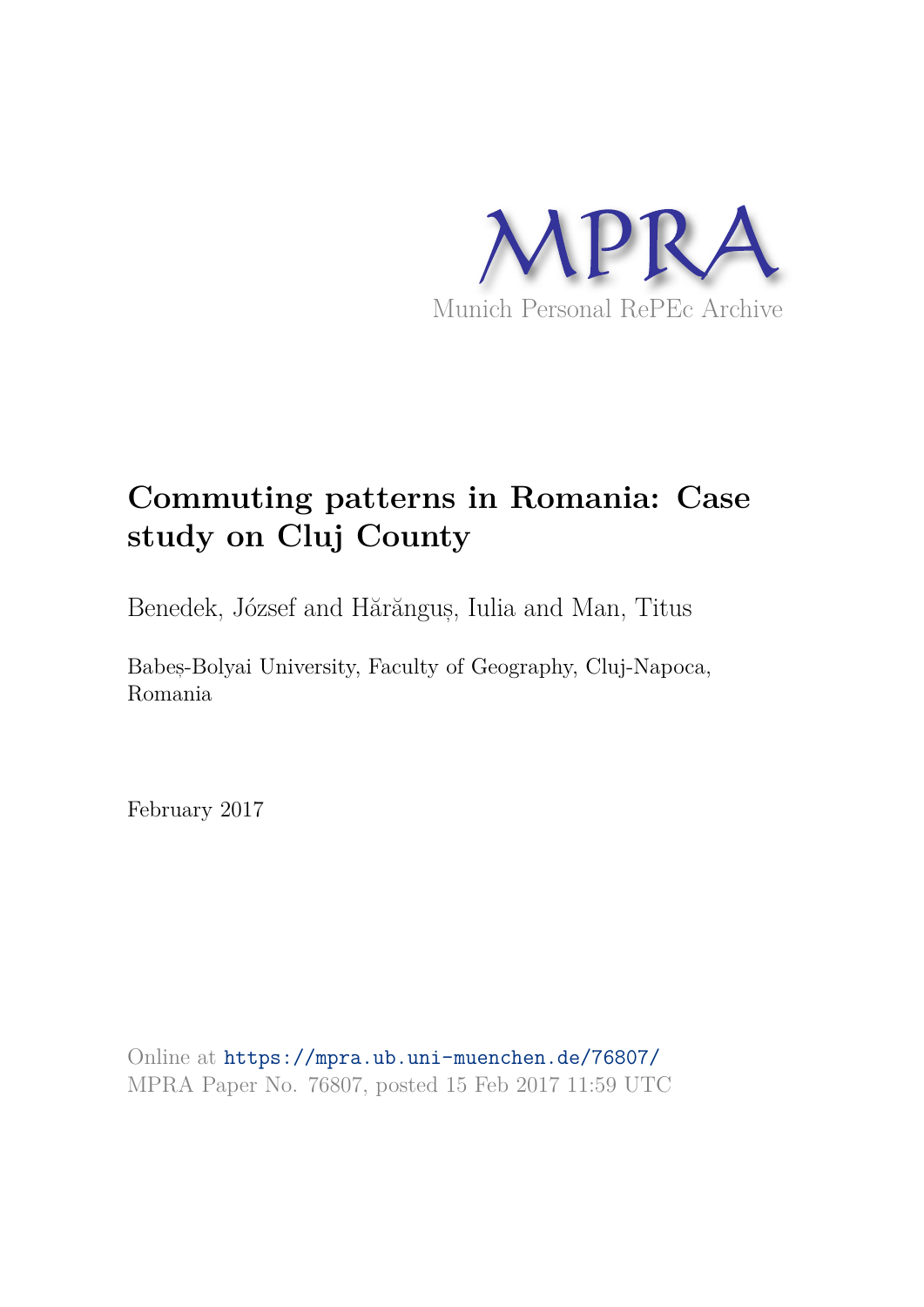## **Commuting patterns in Romania: Case study on Cluj County**

### **József Benedek**

Babeș-Bolyai University, Faculty of Geography, Cluj-Napoca, Romania E-mail: jozsef.benedek@ubbcluj.ro

## **Iulia Hărănguș**

Babeș-Bolyai University, Faculty of Geography, Cluj-Napoca, Romania E-mail: iulia\_harangus@yahoo.com

The study examines the spatial and economic characteristics of commuting to work in one of the most dynamic areas of Romania, Cluj County. Based on the 2011 census data, the study reveals a strong connection between accessibility and commuting intensity, while the urban network determines the spatial orientation of the dominant commuting flows. However, we found no significant relation between dynamic economic performance and commuting intensity.

## **Titus Man**

Babeș-Bolyai University, Faculty of Geography, Cluj-Napoca, Romania E-mail: titus.man@.ubbcluj.ro

Keywords:

commuting to work, accessibility, economic development, Cluj County

## **Introduction**

During socialism, apart from the Central and Eastern European (CEE) countries, a restricted and controlled spatial mobility regime was established in Romania, characterised by a low motorisation rate and migration (Sandu 1984). Under these circumstances, commuting was reduced to the closer suburban areas of the large urban agglomerations. While at the beginning of the transition period a large amount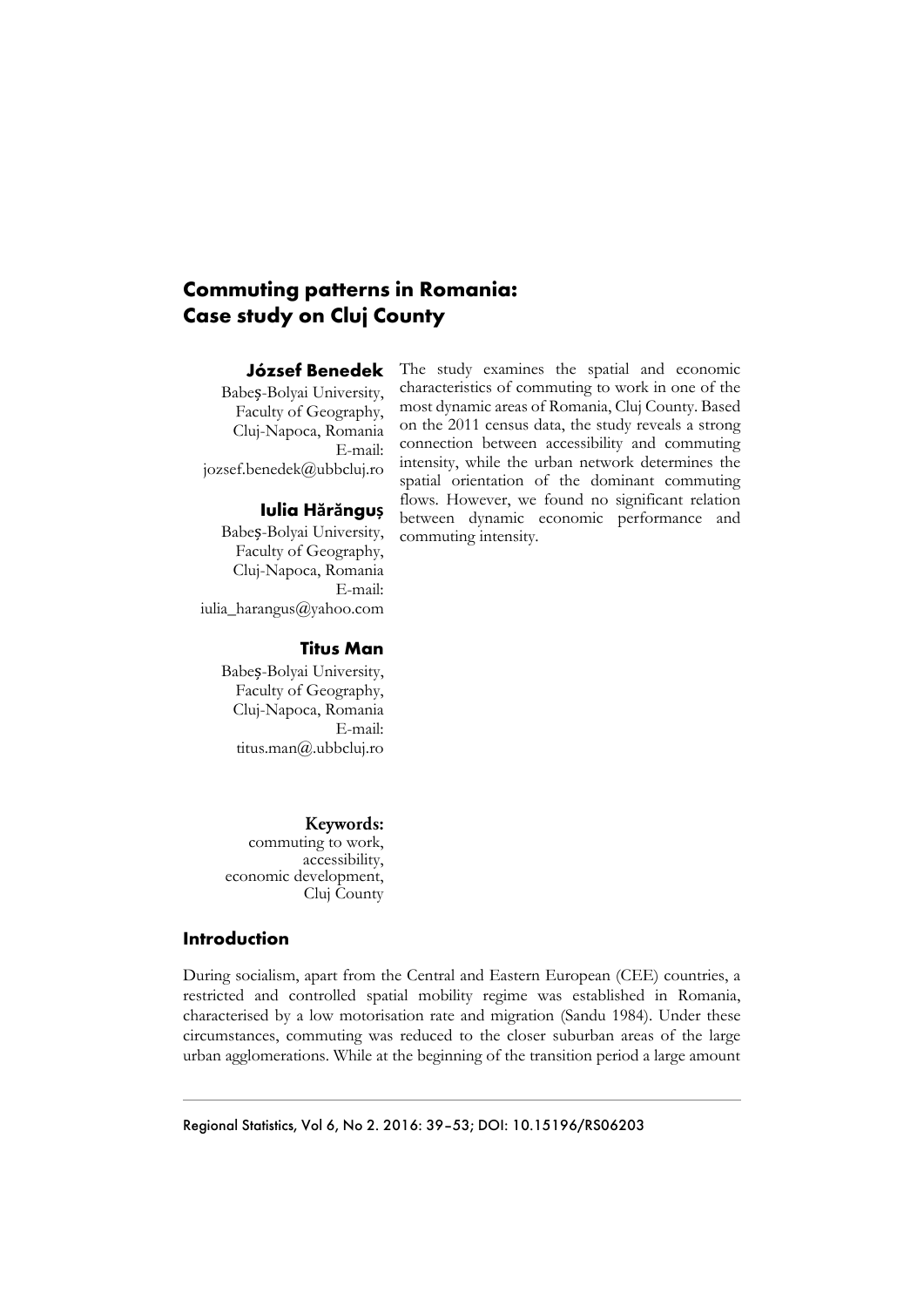of the active population was employed in agriculture, the establishment of capitalist market structures determined a radical change in the structure of economic activities, which has influenced the intensity of the commuting. As a result of the post-socialist economic restructuration, the workplaces became spatially more concentrated. However, housing is still strongly dispersed, partly due to the inherited settlement network (more than 13,000 localities) and partly due to on-going suburbanization (Soaita 2013). There are two ways of overcoming this inconvenience: migration and commuting. The main advantage of commuting is related to the satisfaction of different preferences offered by the proximity between workplace and residential location The commute between rural residential locations and urban workplaces is seen as a striking form of urban-rural integration (Partridge et al. 2010). In addition, labour can easier follow the change on the workforce market. However, commuting may cause major difficulties due to pollution, traffic jams, and costs.

However, the Romanian population still has an overall low spatial mobility–both internal migration and commuting have a low intensity, even by regional comparison. Characterized by a strong economic growth, although the period 2002–2011 has witnessed an increase in the number of active population, the inner-county commuting has registered a small decrease (table 1). It means that the strong economic growth was not enough to trigger a significant increase in commuting. In fact, we have not found any significant correlation neither between the county level GDP per capita and the commuting rate nor between the county level economic growth rate and the commuting rate, contrary to the empirical findings of international literature (Östh and Lindgren 2012).

In parallel, both inter-county and international commuting have almost doubled. It implies that there is little change in commute over short distances, but – somehow surprisingly – an important change in both middle- and long-distance commutes. The strong spatial concentration of economic growth and reducing importance of political borders for labour mobility in trans-border regions in Romania explains the latest situations in the country, which is forcing people from peripheries to travel longer distances for work (Nagy 2012). However, overall the commuting rate in 2002 was only around 16.8% and approximately 21% in 2011. This relative low growth of internal mobility is compensated by the strong international mobility of the Romanian population, with an estimated 2–3 billion Romanians being registered in different EU countries, mainly in Italy and Spain (Boboc et al. 2012). It means that more than 10% of the total population of Romania in 1992 has left the country, a particular situation in the present European context, which may explain the lower figures of internal mobility.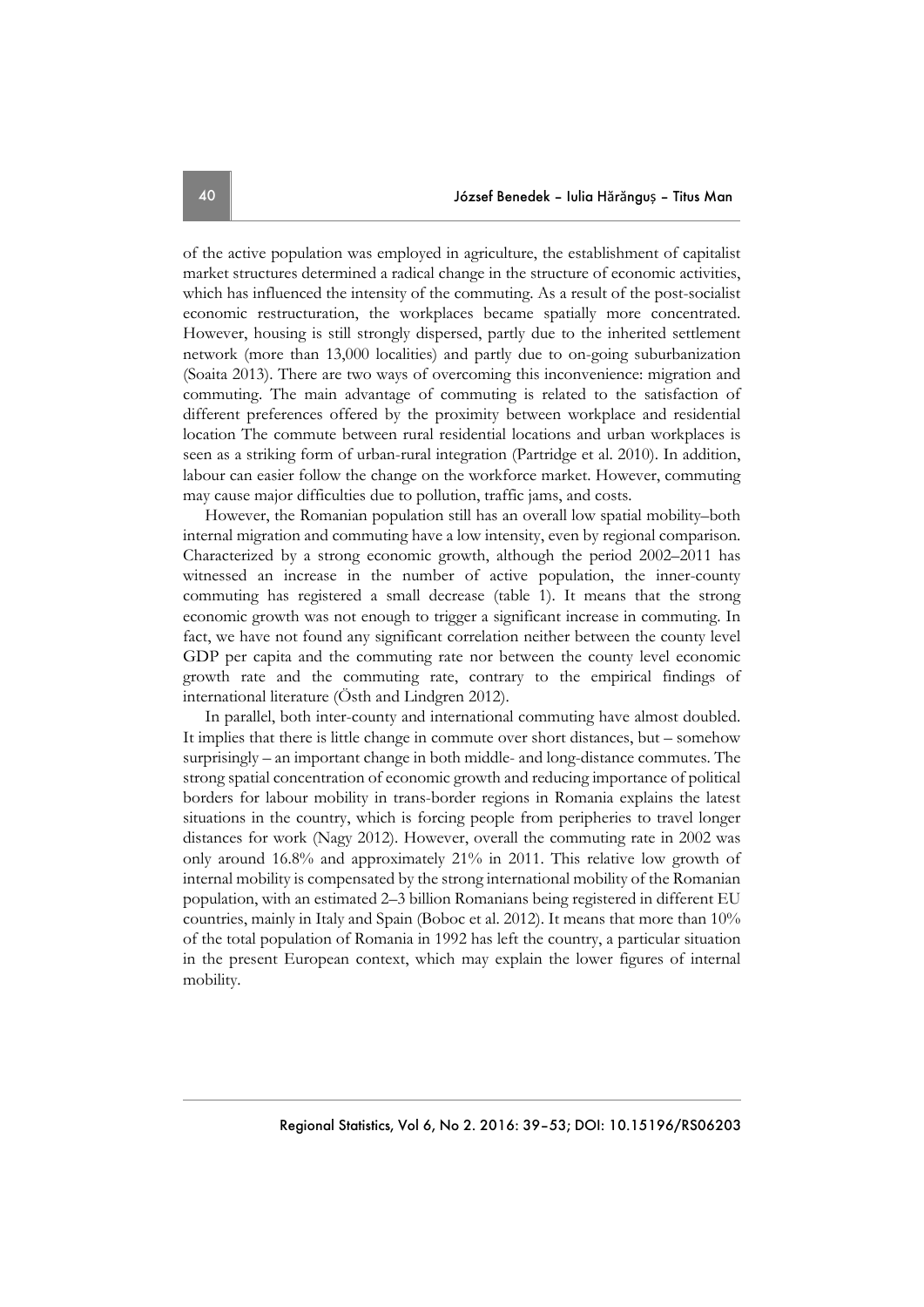| Year              | Active<br>population | Workplace in other<br>localities of<br>the county |               | Workplace<br>in other county |               | Workplace<br>in other country |               |  |
|-------------------|----------------------|---------------------------------------------------|---------------|------------------------------|---------------|-------------------------------|---------------|--|
|                   |                      |                                                   | $\frac{0}{0}$ |                              | $\frac{0}{0}$ |                               | $\frac{0}{0}$ |  |
| 2002a             | 7,811,733            | 1,000,798                                         | 12.81         | 187,176                      | 2.40          | 124,248                       | 1.59          |  |
| 2011 <sup>b</sup> | 8,507,759            | 1,086,614                                         | 12.77         | 470,963                      | 5.53          | 247,270                       | 2.91          |  |

**Commuting categories in Romania** 

a) http://www.insse.ro/cms/files/RPL2002INS/vol2/tabele/t31(576–584).pdf

b) www.recensamantromania.ro/wp-content/uploads/2015/05/vol3\_t33.xls

In this broader spatial and national context, the main aim of the paper is to analyse commuting in one of the economically wealthiest areas of Romania, Cluj County (NUTS-3), situated in the north-western part of Romania. We assume that commuting plays an important role in dynamic economics, and that economic development, accessibility, and commuting intensity are interconnected.

## **Data and Methodology**

The study relies largely on data from 2011 census, which is the only source of data on commuting in Romania. For the general context, we compared commuting data on county level (județ in Romanian, corresponding to the Nomenclature of Territorial Units for Statistics (NUTS) 3 level), while the main part of the study focuses on commuting data at local level (towns and communes, corresponding to the NUTS 5 level). The focus is on spatial differentiation in commuting, therefore we extensively visualised the analysed results. In addition, we analysed the commuting characteristics recorded in the census data, which include the intensity and spatial orientation of commuting flows and economic profile of the commuters. Although we do not intend to go beyond the rather descriptive and exploratory nature of this study, we assume that commuting is strongly connected with economic development and accessibility. Concerning economic development, we provided only qualitative and descriptive information at the local level, while the GDP per capita is used for county level economic comparisons. For determining the accessibility of population to the urban centres of the examined county, particularly its main centre, Cluj-Napoca (Kolozsvár in Hungarian), we used the function of the GIS extension Network Analyst, 'Closest Facility'. Accordingly, for each locality, the shortest travel time was determined using the road and/or railway network. For the road network, we considered the average travel speed calculated in Rusu et al. (2013): 110 km/h for highways, 70 km/h national and European roads, 50 km/h for county roads, and 30 km/h for local roads. The average speed for train travels was determined through

Table 1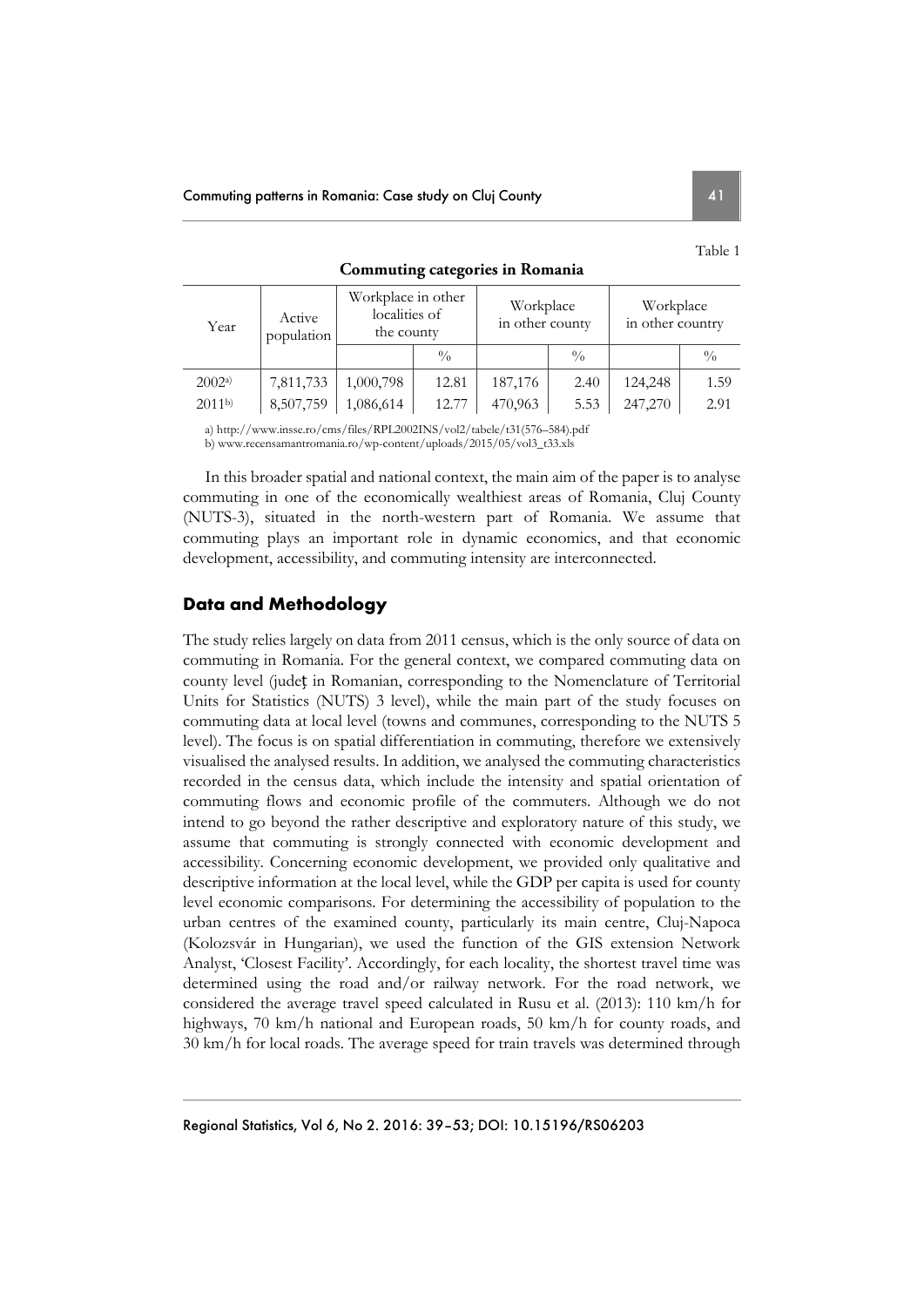the function according to the travel times between the railway stations, as given in the official circulation program of the Romanian Railways.

## **Spatial and economic characteristics of commuting in Cluj County**

In the general context described in section 1, we expected to have a different situation for Cluj County, which registered one of the highest economic growth rates in Romania. This dynamic economic performance in the area and the improvements realised in the transport infrastructure have influenced active commuting in the county as compared to Romania. Despite the fact that the commuting rate of 21.8% is only slightly above the country average, a careful observation of the commuting categories in each county (Table 2) for 2011 provides a different picture: middle- and long-distance commuting (measured by the share of population with workplaces in other counties and the share of population with workplaces in other countries, respectively) are common for peripheries, while in the counties with highest economic performance, which is the case of Cluj County, short distance commuting (expressed as the share of population with workplaces in other localities of the county) is more significant. Particularly, we observed a short distance commuting rate of 17.5% for Cluj County, which is still low in international comparison but is well above the national average. The value of short-distance commuting places Cluj County in the 13th position (among 41 counties) compared to Romania, which is well below its economic position ( $4<sup>th</sup>$  position in the GDP per capita ranking). It is due to the stronger spatial concentration of population in the county's centre, Cluj-Napoca, (comprising 66% of the county's population) and in its larger urban influence zone (comprising 75% of the county's population), which reduces the commuting intensity.

|--|--|

| County                           | Active<br>pop. | Pop.<br>with<br>work-<br>place in<br>other<br>localities<br>of the<br>county | $\frac{0}{0}$ | Pop.<br>with<br>work-<br>place in<br>other<br>county | $\frac{0}{0}$ | Pop.<br>with<br>work-<br>place in<br>other<br>country | $\frac{0}{0}$ | Comm.<br>rate<br>$\frac{0}{0}$ |
|----------------------------------|----------------|------------------------------------------------------------------------------|---------------|------------------------------------------------------|---------------|-------------------------------------------------------|---------------|--------------------------------|
| Alba                             | 141,389        | 25,673                                                                       | 18.16         | 5,906                                                | 4.18          | 2,195                                                 | 1.55          | 23.89                          |
| Arad                             | 176,087        | 37,544                                                                       | 21.32         | 5,328                                                | 3.03          | 3,865                                                 | 2.19          | 26.54                          |
| Arges                            | 283,772        | 67,113                                                                       | 23.65         | 10,924                                               | 3.85          | 3,513                                                 | 1.24          | 28.74                          |
| Bacău                            | 269,136        | 32,297                                                                       | 12.00         | 9,038                                                | 3.36          | 11,686                                                | 4.34          | 19.70                          |
| Bihor                            | 240,521        | 47,933                                                                       | 19.93         | 4,553                                                | 1.89          | 4,482                                                 | 1.86          | 23.68                          |
| Bistrița-Năsăud                  | 133,797        | 15,353                                                                       | 11.47         | 3,261                                                | 2.44          | 4,765                                                 | 3.56          | 17.47                          |
| Botosani                         | 192,647        | 9,615                                                                        | 4.99          | 5,924                                                | 3.08          | 10,915                                                | 5.67          | 13.74                          |
| (Table continues the next page.) |                |                                                                              |               |                                                      |               |                                                       |               |                                |

| Commuting categories in the Romanian counties (NUTS-3 units) in 201 |  |  |
|---------------------------------------------------------------------|--|--|
|---------------------------------------------------------------------|--|--|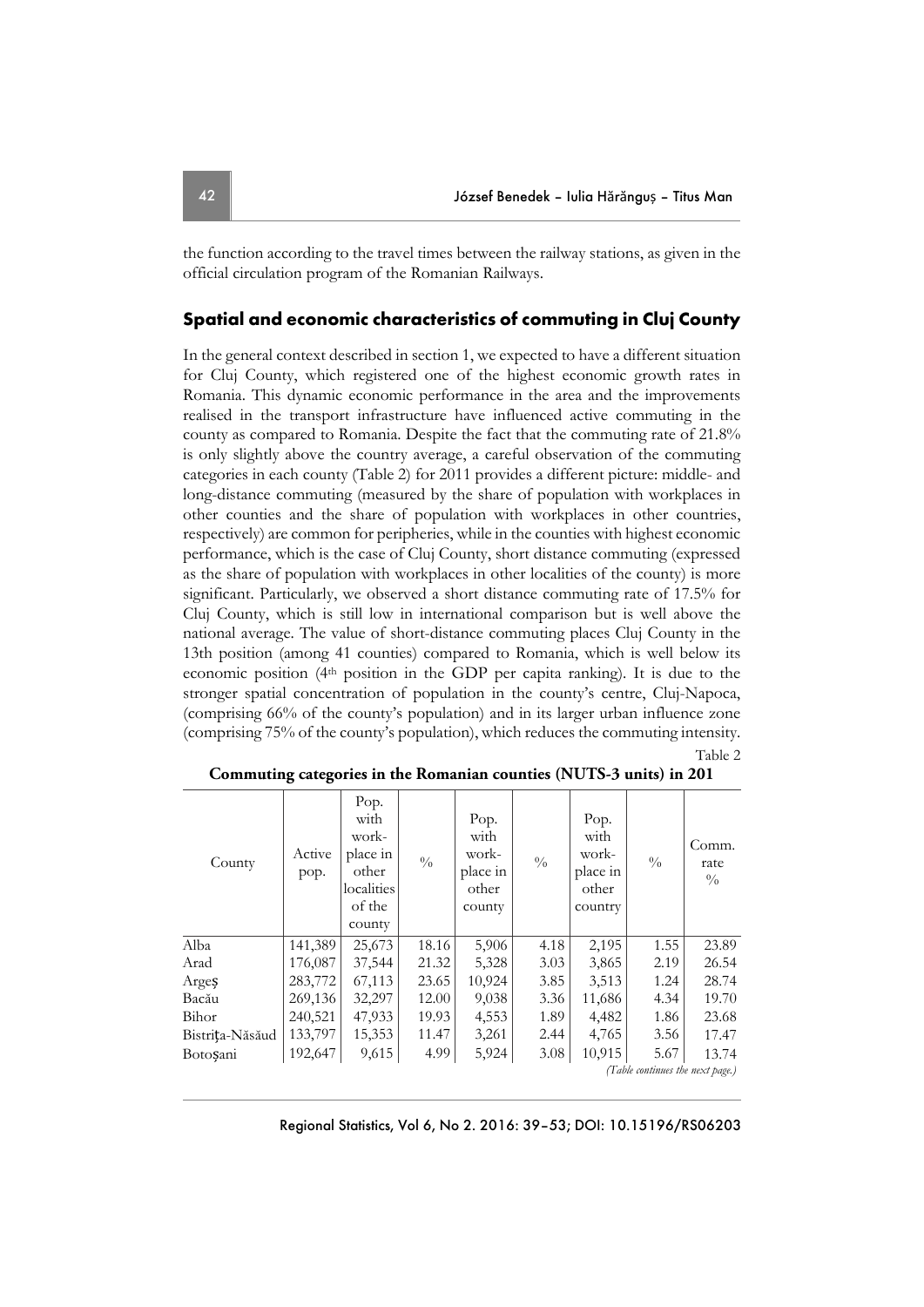|               |                |                                                                              |                   |                                                      |               |                                                       |               | (Continued.)                   |
|---------------|----------------|------------------------------------------------------------------------------|-------------------|------------------------------------------------------|---------------|-------------------------------------------------------|---------------|--------------------------------|
| County        | Active<br>pop. | Pop.<br>with<br>work-<br>place in<br>other<br>localities<br>of the<br>county | $\frac{0}{0}$     | Pop.<br>with<br>work-<br>place in<br>other<br>county | $\frac{0}{0}$ | Pop.<br>with<br>work-<br>place in<br>other<br>country | $\frac{0}{0}$ | Comm.<br>rate<br>$\frac{0}{0}$ |
| Brăila        | 135,648        | 7,223                                                                        | $\overline{5.32}$ | 6,546                                                | 4.83          | 2,007                                                 | 1.48          | 11.63                          |
| Brasov        | 215,485        | 42,065                                                                       | 19.52             | 7,326                                                | 3.40          | 4,616                                                 | 2.14          | 25.06                          |
| Buzău         | 192,681        | 26,752                                                                       | 13.88             | 10,214                                               | 5.30          | 3,738                                                 | 1.94          | 21.12                          |
| Călărași      | 128,771        | 10,127                                                                       | 7.86              | 20,801                                               | 16.15         | 2,277                                                 | 1.77          | 25.78                          |
| Caraș-Severin | 107,092        | 12,374                                                                       | 11.55             | 5,708                                                | 5.33          | 4,397                                                 | 4.11          | 20.99                          |
| Cluj          | 270,972        | 47,551                                                                       | 17.55             | 6,870                                                | 2.54          | 4,640                                                 | 1.71          | 21.8                           |
| Constanța     | 255,767        | 50,080                                                                       | 19.58             | 9,405                                                | 3.68          | 7,212                                                 | 2.82          | 26.08                          |
| Covasna       | 90,138         | 11,812                                                                       | 13.10             | 5,719                                                | 6.34          | 3,682                                                 | 4.08          | 23.52                          |
| Dâmbovița     | 237,178        | 38,574                                                                       | 16.26             | 28,350                                               | 11.95         | 15,907                                                | 6.71          | 34.92                          |
| Dolj          | 263,356        | 22,232                                                                       | 8.44              | 7,276                                                | 2.76          | 7,232                                                 | 2.75          | 13.95                          |
| Galați        | 230,444        | 15,818                                                                       | 6.86              | 7,855                                                | 3.41          | 7,803                                                 | 3.39          | 13.66                          |
| Giurgiu       | 120,474        | 6,229                                                                        | 5.17              | 24,652                                               | 20.46         | 852                                                   | 0.71          | 26.34                          |
| Gorj          | 149,169        | 29,141                                                                       | 19.54             | 6,480                                                | 4.34          | 2,544                                                 | 1.71          | 25.59                          |
| Harghita      | 123,217        | 20,809                                                                       | 16.89             | 3,388                                                | 2.75          | 4,570                                                 | 3.71          | 23.35                          |
| Hunedoara     | 173,577        | 36,786                                                                       | 21.19             | 6,387                                                | 3.68          | 3,356                                                 | 1.93          | 26.8                           |
| Ialomița      | 104,771        | 11,063                                                                       | 10.56             | 14,804                                               | 14.13         | 1,746                                                 | 1.67          | 26.36                          |
| Iași          | 341,850        | 36,528                                                                       | 10.69             | 9,499                                                | 2.78          | 15,938                                                | 4.66          | 18.13                          |
| Ilfov         | 166,005        | 15,203                                                                       | 9.16              | 83,353                                               | 50.21         | 601                                                   | 0.36          | 59.73                          |
| Maramureș     | 198,081        | 24,588                                                                       | 12.41             | 4,147                                                | 2.09          | 17,923                                                | 9.05          | 23.55                          |
| Mehedinți     | 114,438        | 10,115                                                                       | 8.84              | 5,910                                                | 5.16          | 2,011                                                 | 1.76          | 15.76                          |
| București     | 893,501        |                                                                              |                   | 40,386                                               | 4.52          | 4,268                                                 | 0.48          | 5.00                           |
| Mureș         | 208,841        | 38,036                                                                       | 18.21             | 6,769                                                | 3.24          | 7,525                                                 | 3.60          | 25.05                          |
| Neamț         | 189,466        | 24,705                                                                       | 13.04             | 5,667                                                | 2.99          | 9,614                                                 | 5.07          | 21.10                          |
| Olt           | 182,011        | 15,451                                                                       | 8.49              | 9,432                                                | 5.18          | 4,834                                                 | 2.66          | 16.33                          |
| Prahova       | 311,289        | 79,400                                                                       | 25.51             | 27,039                                               | 8.69          | 4,539                                                 | 1.46          | 35.66                          |
| Sălaj         | 96,427         | 12,003                                                                       | 12.45             | 4,265                                                | 4.42          | 3,254                                                 | 3.37          | 20.24                          |
| Satu Mare     | 129,828        | 21,028                                                                       | 16.20             | 4,033                                                | 3.11          | 11,190                                                | 8.62          | 27.93                          |
| Sibiu         | 161,275        | 29,986                                                                       | 18.59             | 4,671                                                | 2.90          | 3,503                                                 | 2.17          | 23.66                          |
| Suceava       | 277,536        | 30,859                                                                       | 11.12             | 4,616                                                | 1.66          | 17,928                                                | 6.46          | 19.24                          |
| Teleorman     | 157,810        | 12,447                                                                       | 7.89              | 15,309                                               | 9.70          | 2,488                                                 | 1.58          | 19.17                          |
| Timiş         | 290,393        | 52,635                                                                       | 18.13             | 6,805                                                | 2.34          | 4,673                                                 | 1.61          | 22.08                          |
| Tulcea        | 91,140         | 7,173                                                                        | 7.87              | 4,184                                                | 4.59          | 3,303                                                 | 3.62          | 16.08                          |
| Vâlcea        | 148,145        | 25,844                                                                       | 17.45             | 7,223                                                | 4.88          | 3,132                                                 | 2.11          | 24.44                          |
| Vaslui        | 170,448        | 10,391                                                                       | 6.10              | 7,018                                                | 4.12          | 3,976                                                 | 2.33          | 12.55                          |
| Vrancea       | 143,186        | 16,058                                                                       | 11.21             | 3,922                                                | 2.74          | 8,570                                                 | 5.99          | 19.94                          |

*Source*: Own compilation based on census data.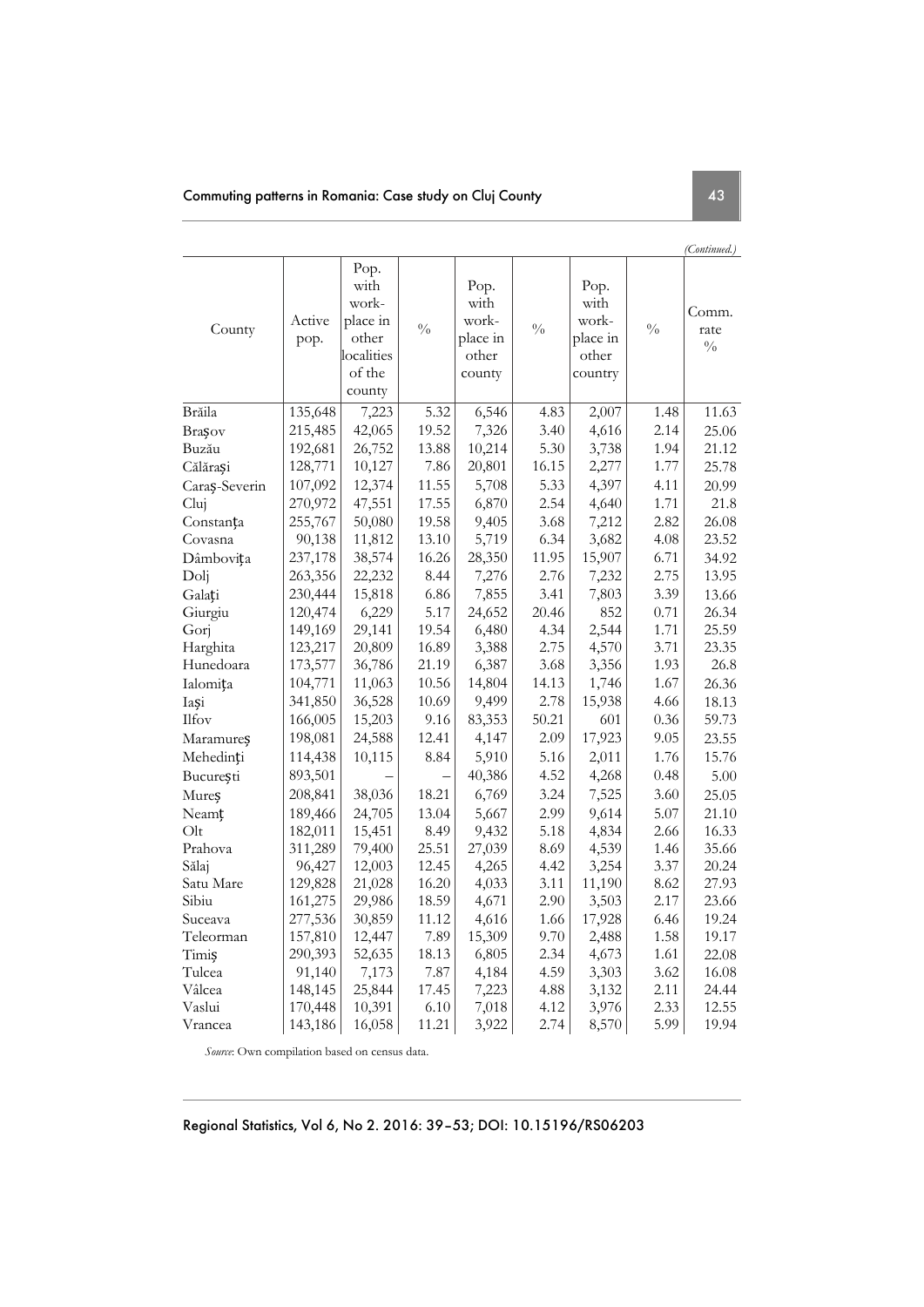The difference between absolute incoming and outgoing commuter numbers in Figure 1 illustrates the balance in commuting at the NUTS 5 level (cities and communes). The cities Cluj-Napoca, Dej, and the Jucu commune registered the highest positive balance. Both Cluj-Napoca and Dej underwent reindustrialization during the 2000s and witnessed the establishment of new industrial parks, and consequently became home to important industries. In addition, the counties have developed a strong service sector, based on their regionally important demographic size (Cluj-Napoca and Dej comprise 324,000 and 31,000 inhabitants, respectively). The situation of Jucu (4,300 inhabitants) is explained by the spatial distribution of the new economy, which transformed the commune. As a result, Jucu became the only rural location to be selected for the development of one of the six new industrial parks planned for the county. The commune witnessed the launch of Tetarom III in 2008, generating around 2000 new jobs (Benedek et co. 2013). Generally, all cities have shown a positive balance, with exception of Gherla (21,000 inhabitants) and Turda (48,000 inhabitants), which are situated in the influence zone of Dej and Cluj-Napoca.

Figure 1

#### **The spatial distribution of absolute commuting balance**



*Source:* Own draft, based on 2011 census data.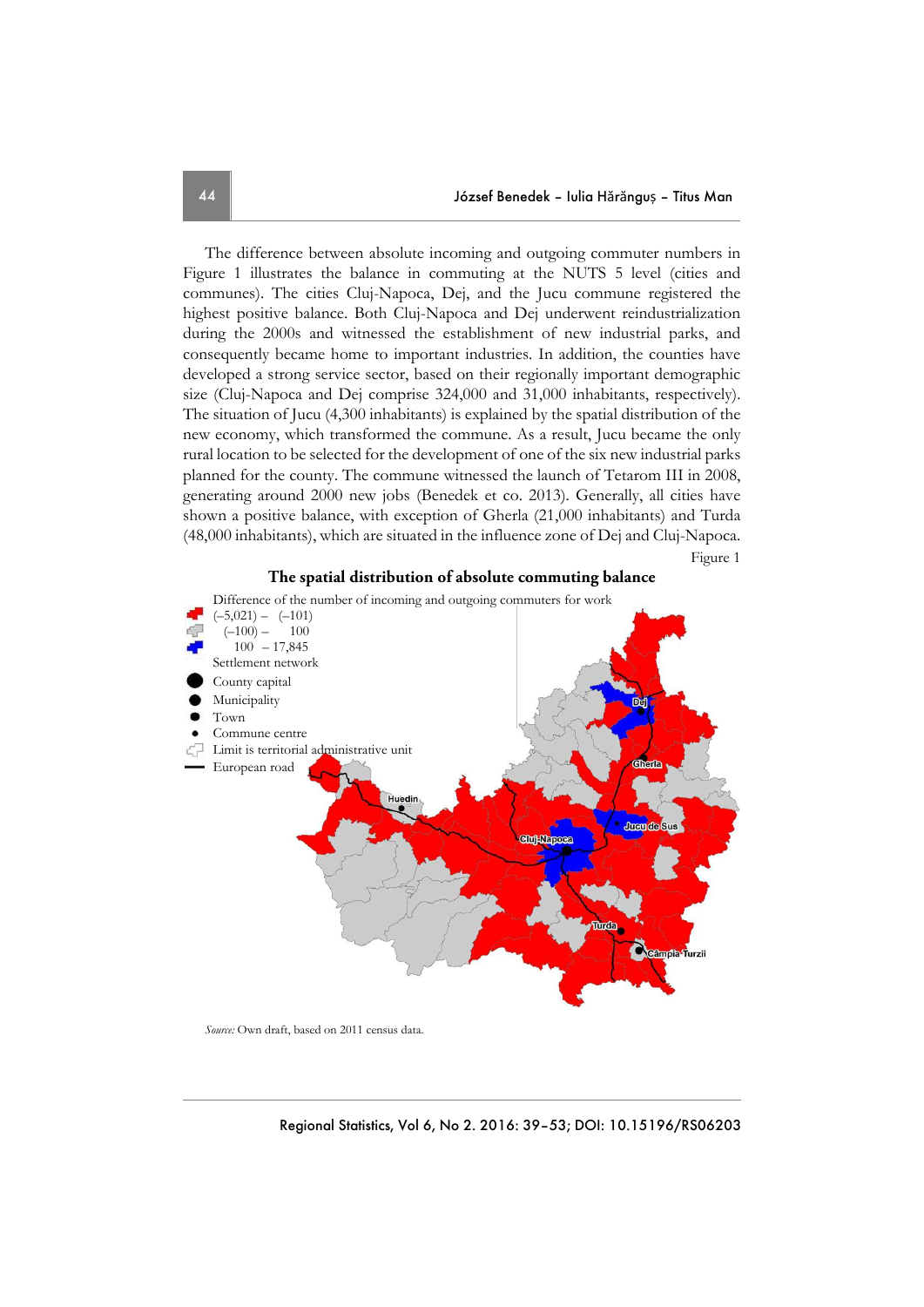On the opposite site, the suburban commune Florești has the highest negative balance. Although its population growth is impressive (the highest in Romania, reaching 21,000 inhabitants in 2011), it has not been successful in developing employment opportunities. These rural communes have become a dormitory area of Cluj-Napoca. High values of negative commuting balance are also registered by other suburban communes of Cluj-Napoca (Baciu, Apahida, and Aghireș) and two cities (Gherla and Turda). These cities have good transport connectivity, and therefore provide opportunities for commuting to the main concentration areas of the workforce represented by Cluj-Napoca, Dej, and Jucu.

The high negative commuting balance of large rural areas (indicated in orange in Figure 1) might be related to their high accessibility levels, while the three compact peripheral rural areas (shown in green in Figure 1) are rather indifferent to commuting, registering low values of absolute commuting (between 100 and −100 commuters).







*Source:* Own draft, based on 2011 census data.

Figures 2 and 3 depict the two main components of the commuting balance: the incoming and outgoing commuting, in absolute numbers. Cluj-Napoca is the leading destination for incoming commuters, attracting around 25,000 commuters daily, followed by Dej (2,800 commuters), Jucu (2,200 commuters), and the urban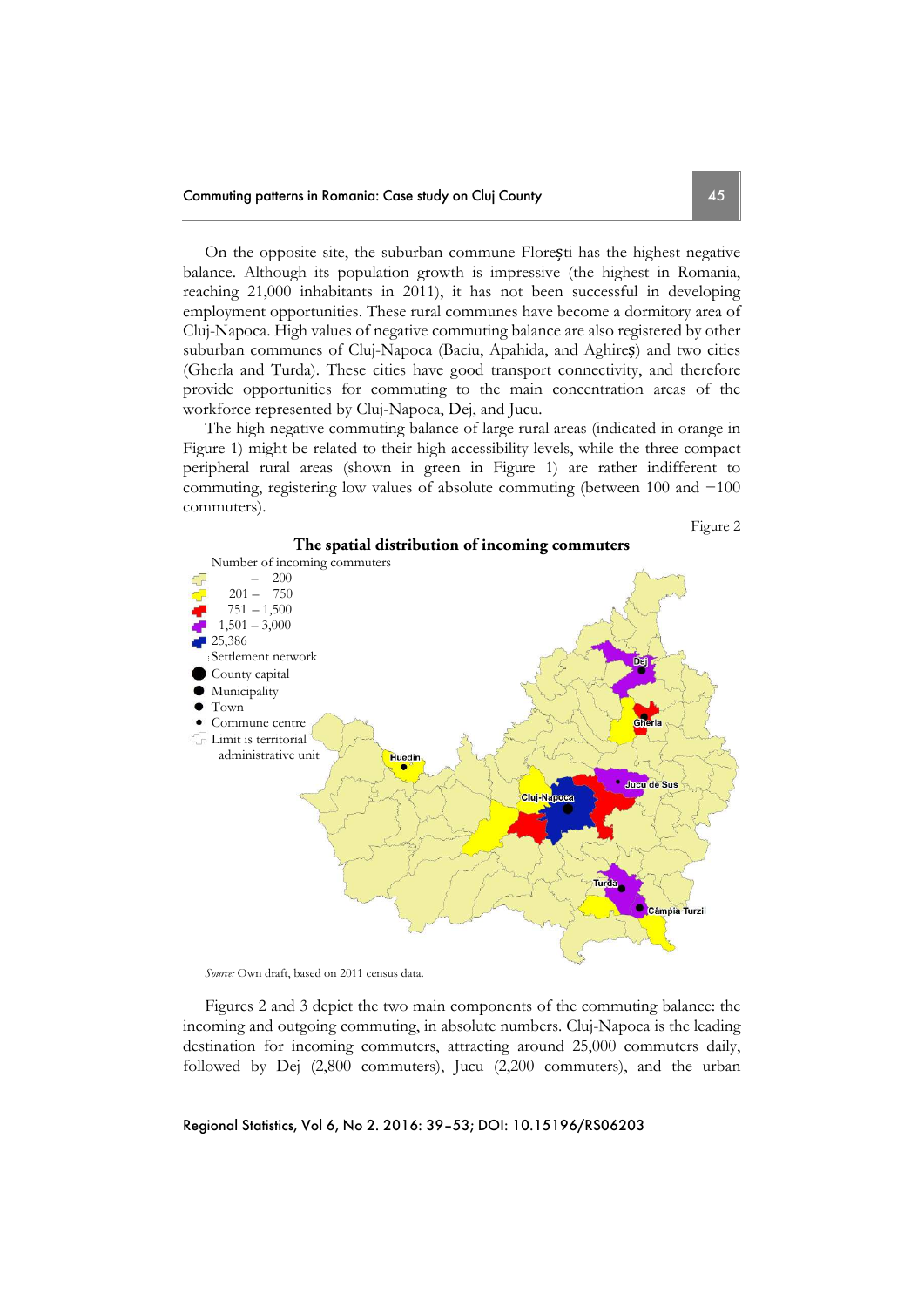agglomeration formed by the neighbouring cities of Turda and Câmpia Turzii (4,400 commuters together). In fact, all the cities are important attractors of incoming commuters; in addition, the suburban communes like Florești (1,500 commuters, more than cities like Gherla or Huedin), Apahida, and Baciu all attracting an important number of commuters.

The picture is slightly different concerning the outgoing commuters. Cluj-Napoca leads with around 7,500 outgoing commuters; closely followed by Florești (6,500), and at some distance by Turda (3,700); Apahida and Baciu (each with 2,600 commuters); and Dej, Gherla, and Câmpia Turzii (each with around 2,000 commuters). It implies that we cannot define the dominant unidirectional commuting flows; they are rather oriented in both directions inside the economically active areas like the urban agglomerations of Cluj (including the three suburban communes), Turda-Câmpia Turzii, Dej, and Gherla. The only exceptions are the Jucu and Aghireșu communes. While incoming commuters flow is dominant in Jucu due to its industrial park, the outgoing commuters flow is dominant in Aghireșu. The overall findings reflect the profound changes determined by the intense post-socialist socioeconomic transformation, typical commuting groups including the suburbanized social middle-class groups around the Cluj County, well-educated employees commuting from cities to rural areas, or well-qualified workers commuting to the new industrial parks from Cluj, Jucu, or Dej.







Regional Statistics, Vol 6, No 2. 2016: 39–53; DOI: 10.15196/RS06203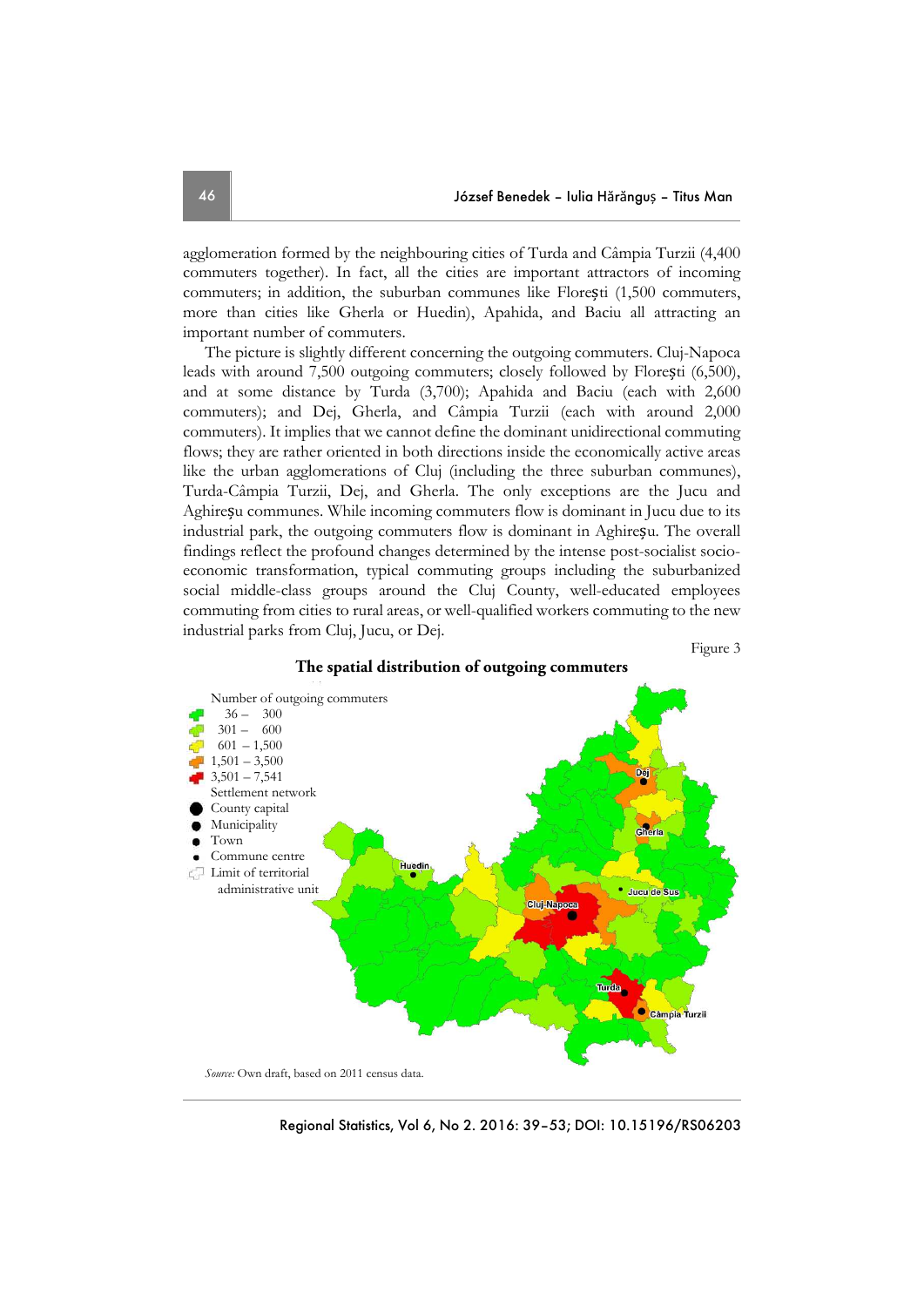Figure 4 presents the spatial distribution of relative commuting. It implies that the share of commuters form the total number of employees in each town and commune. The scenario differs in details when compared to the absolute commuting. Cluj-Napoca, with the largest number of absolute commuters, has the lowest commuting rate due to its large employee base, totalling to 143,000 employees, which represents 53% of the total number of employees in Cluj County. This situation and explanation is also valid for the other two major commuting areas represented by Dej and Turda-Câmpia Turzii.

Figure 4



*Source:* Own draft, based on 2011 census data.

Unlike in the case of relative commuting, the role of Cluj-Napoca as a major organiser of the commuting flows in the county is expressed by the disposal of two commuting belts around it, with the rate of commuting exceeding 45%, respective between 35–45%, where the intensity of commuting decreases with distance and accessibility. The northern and southern parts of the county, the city of Dej and the urban agglomeration Turda-Câmpia Turzii, respectively, are playing a similar role, but on a lower scale and intensity.

Owing to the radical shift in the economic structure of the county from agriculture and industry towards services, the service activities are attracting a large number of commuters. Commuting in industry still plays an important role as a result of the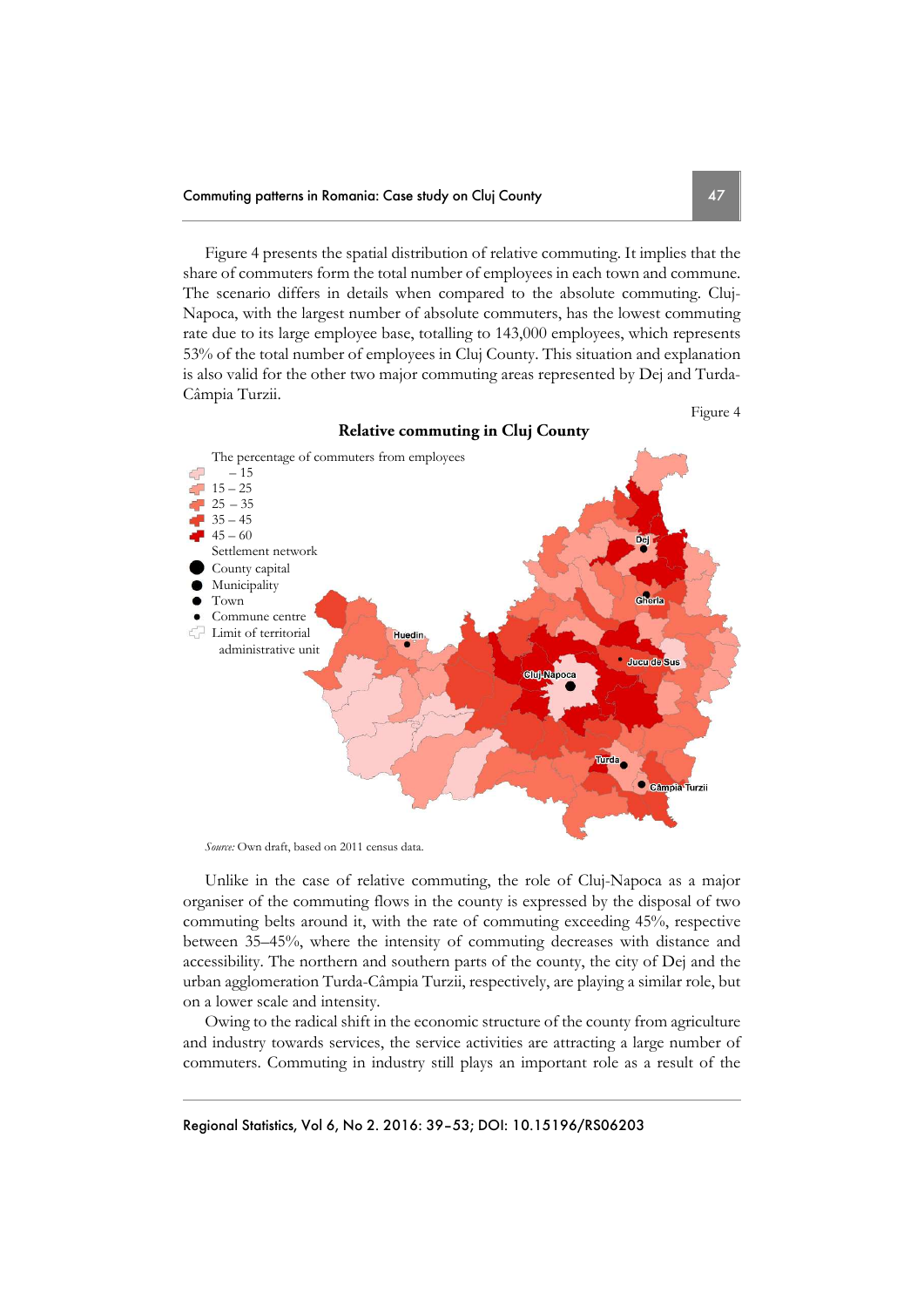Figure 5

reindustrialisation in the 2000s, while commuting in agriculture shows low values in the county, with the notable exception of the western, mountainous part of the county (Figure 5). The urban centre of this area, Huedin (9,300 inhabitants), has one of the largest primary sector (5%) among the cities in Cluj county, overtaken only by Dej  $(6\%)$ .





*Source:* Own draft, based on 2011 census data.

Figures 6 and 7 reveal that the specialisation of commuters is highly adapted to the economic profile of the main commuter attracting areas. Therefore, commuters in the larger suburban zone of Cluj-Napoca have workplaces engaged in different service activities, corresponding to the high share of services in the economic profile of the city. Annex 1 provides additional information on the professional profile of commuters compared to the professional categories of the attractor localities. Approximately, 75% of the workforce in Cluj-Napoca is engaged in the services sector, with IT, retail trade, education, and health services being the largest employers of this sector. The people commuting to Cluj-Napoca have the largest share of employees engaged in retail, construction, and transportation, while the employees in IT, education, and health services have smaller proportions in comparison to Cluj, reflecting the lower education and status of the commuters.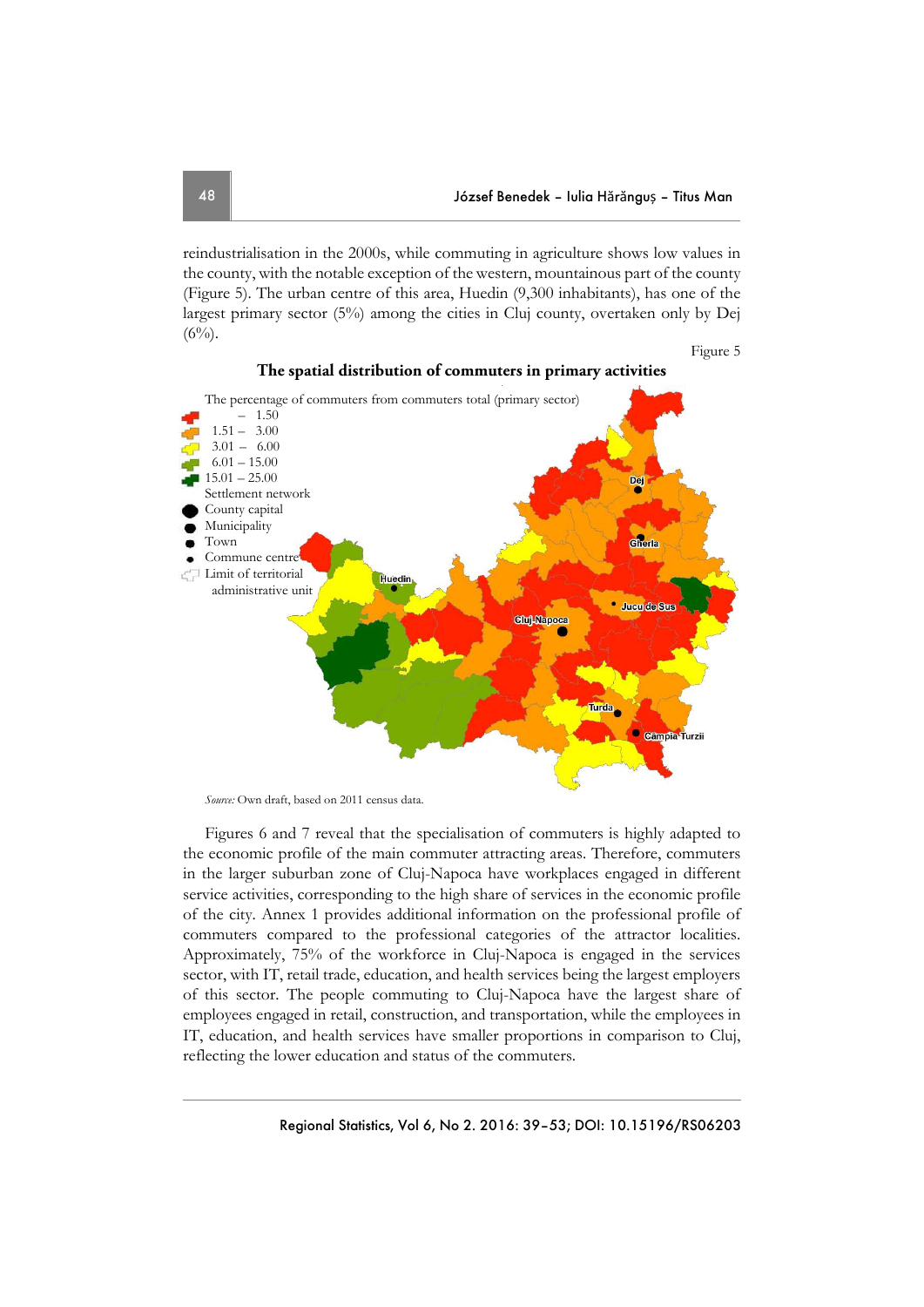

Commuters in the northern and southern part of the county, attracted by the labour market of the urban centres, Dej, Gherla, and Turda-Câmpia Turzii, are mainly occupied in industrial activities, according to the high industrial profile of these cities. Annex 1 also provides detailed data on this aspect. For example, in the case of commuters to Gherla, the largest group (20%) of commuters consists of employees engaged in the manufacture of wood products. In the case of commuters to Câmpia Turzii, employees engaged in the metal manufacture activity represent the largest group (14%), while for Dej and Turda we have the same economic profile of commuters as in the case of Cluj-Napoca. Câmpia Turzii belongs to the few cities in Romania where the largest amount of local workforce is employed in the industrial sector (50%) due to the small demographical size of the city (22,000 inhabitants) and the dominant position of a single large industrial factory in the local labour market.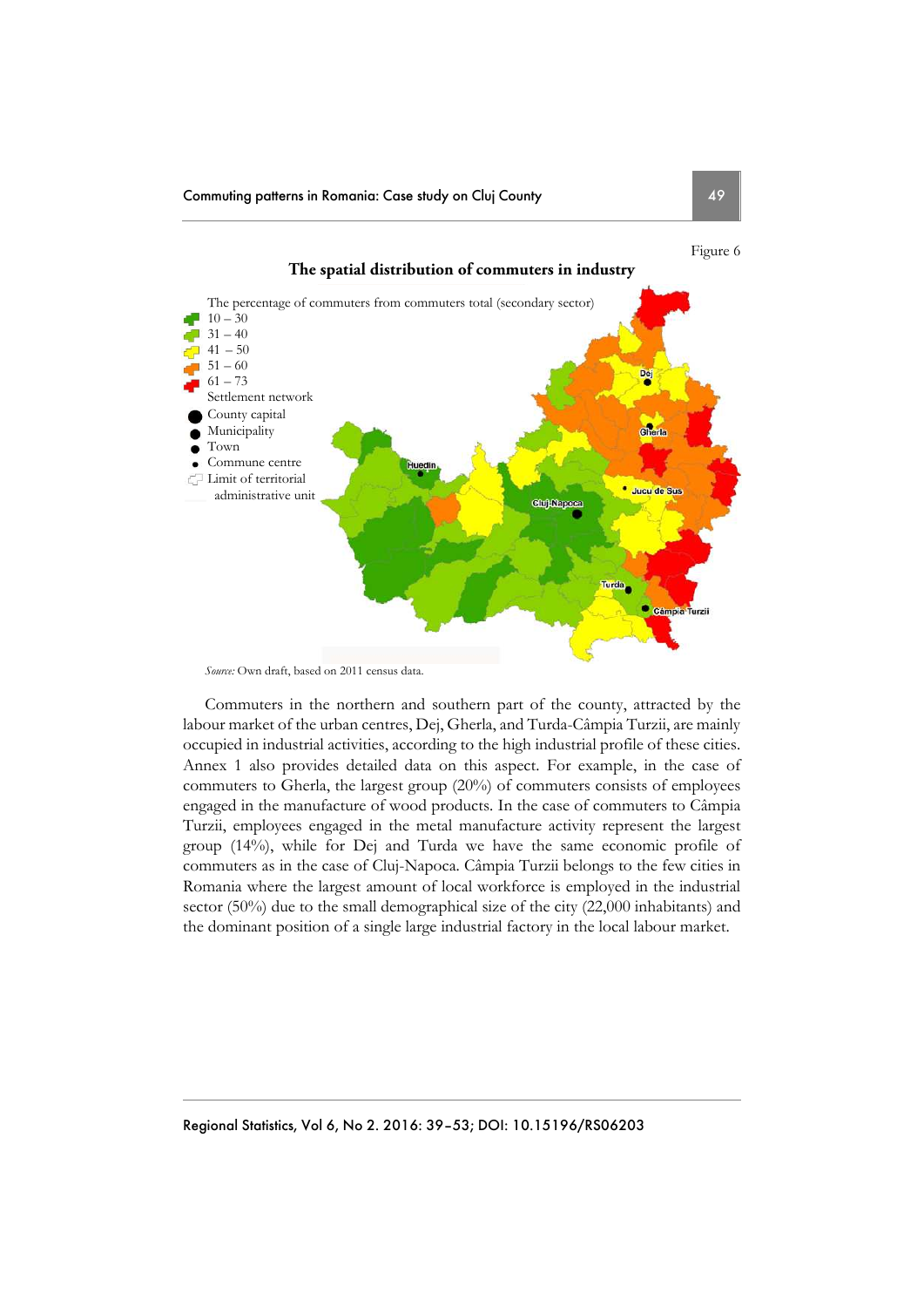



Figure 8 presents arguments in favour of the connection between accessibility and commuting intensity. The area delimited by the isochrone of 30 minutes travel time registers the highest commuting intensity. In addition, we have three cases where the isochrones of 30–50 minutes do not represent an obstacle for intensive commuting to Cluj-Napoca. It might be attributed to the fact that, during the post-socialist transition, the means of commuting have changed. There is a shift from bus and train to private car, which may lead to an increase in the commuting distance.

The same figure reveals that the Metropolitan Zone of Cluj-Napoca, created as an association with an aim to promote integrated spatial planning and development, functions like a highly integrated labour market, whose limits can probably be even extended based on commuting intensity and accessibility.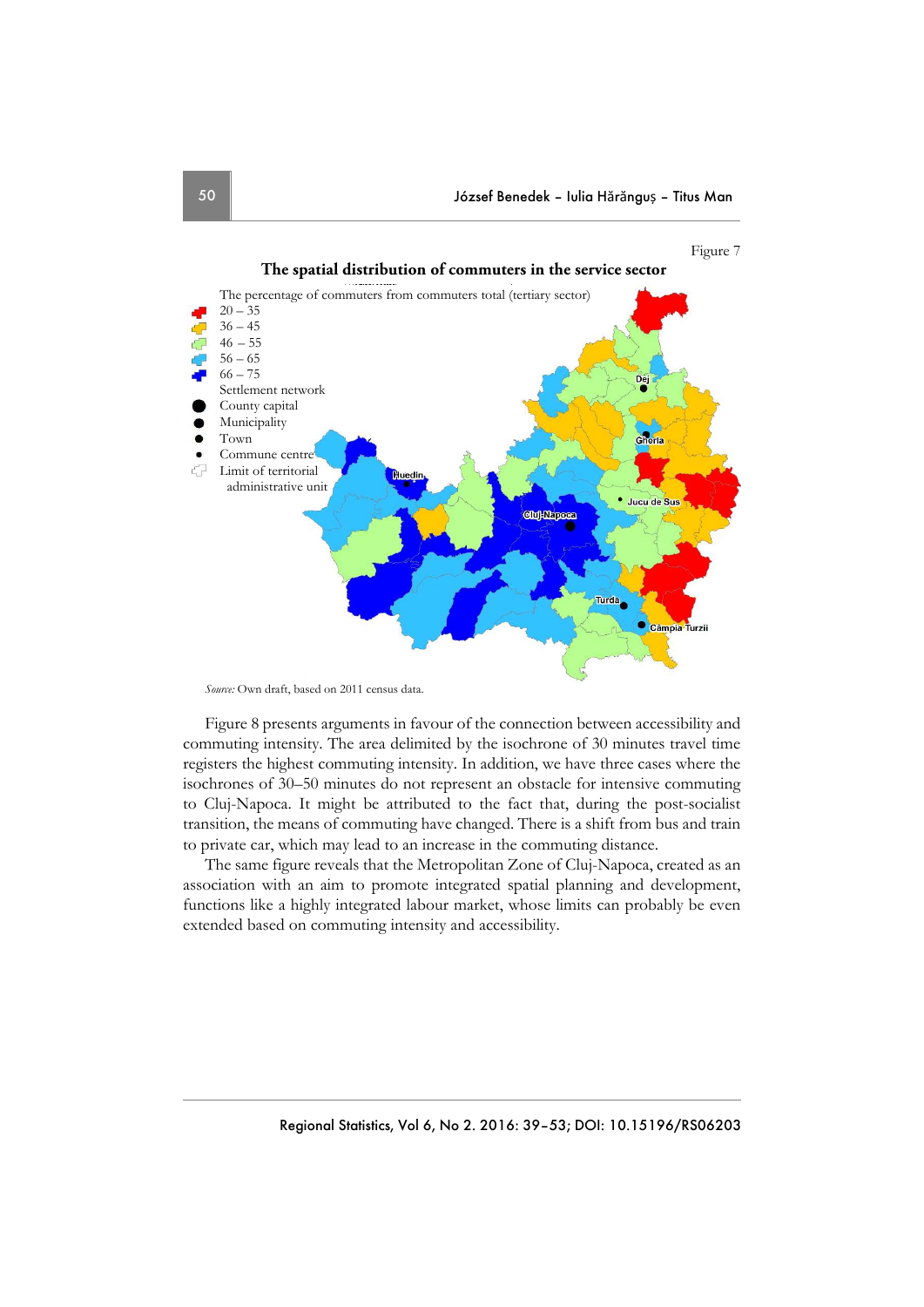

*Source:* Own draft, based on 2011 census data.

When considering the relationship between accessibility and commuting to all cities of the county, three secondary commuting systems around Turda-Câmpia Turzii, Gherla-Dej, and Huedin became evident (Figure 9). Intensive commuting could be identified only in the cases of Cluj-Napoca and Dej, while long-distance commuting was present in case of Huedin and Gherla (isochrones of 35–45 minutes), revealing their particular role as local workplace suppliers and in geographical space configuration. Figure 9 displays the particular role played by the commune of Jucu to attract significant commuting flows from both the suburban area of Cluj and Turda-Câmpia Turzii. As a general picture, Figure 9 reflects the delimitation of the urban influence zones in relation to commuting intensity and accessibility. Facilitated by short distance and the good accessibility, the overlapping tendencies between the commuter zone of Cluj-Napoca and that of Turda are evident, while longer distance has favoured the maintenance of the local urban influence zones in the cases of Huedin and Gherla. The peripheral areas situated between the isochrones of 45–65 minutes show that an insignificant amount of commuting has been left outside the functional urban labour markets. It can be viewed as the threshold where migration decisions may prevail to commuting.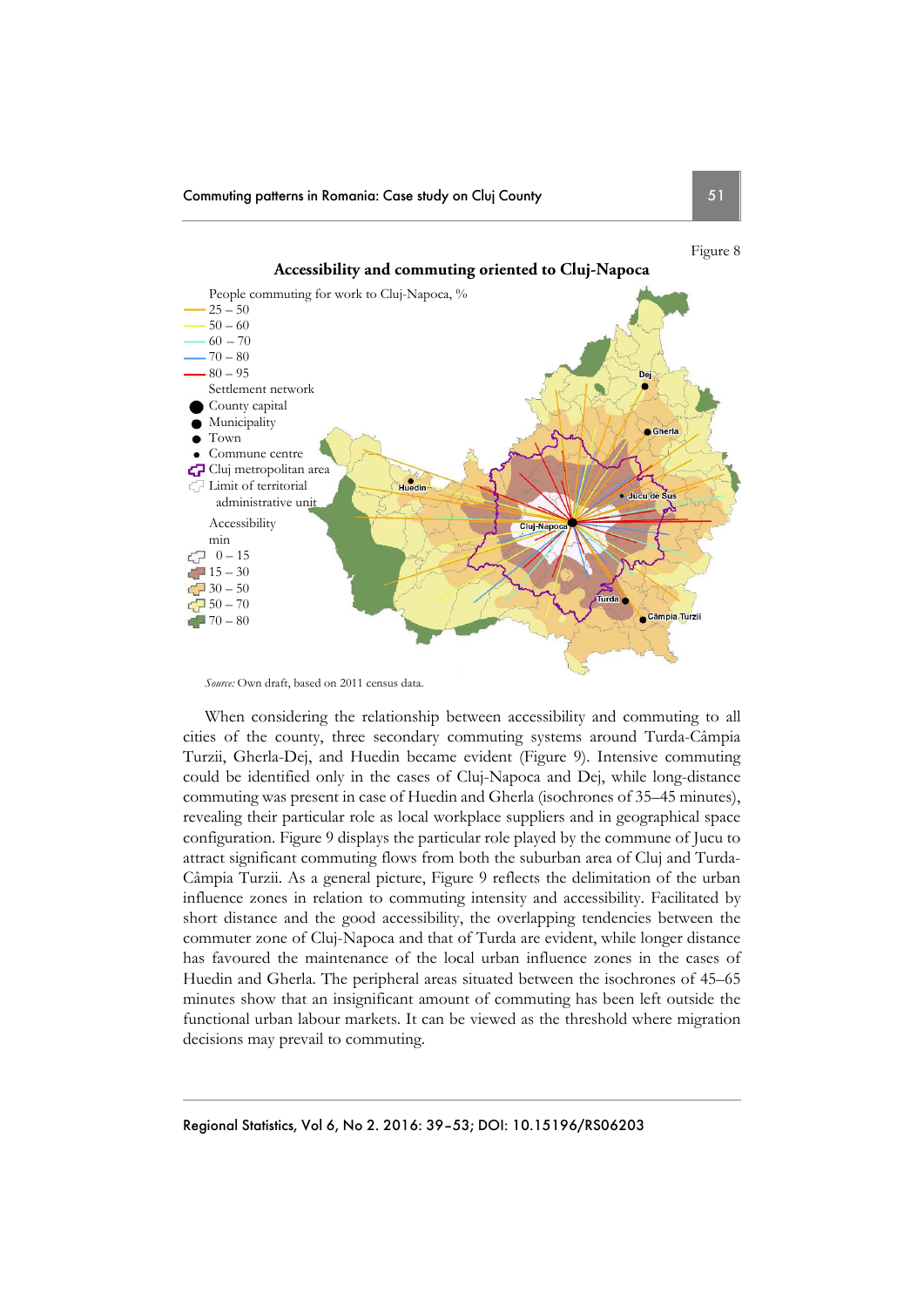

*Source:* Own draft, based on 2011 census data.

## **Conclusions**

The study has produced some interesting results on present day commuting to work in a dynamic economic environment, illustrated through the Cluj County. First, although we were unable to measure the economic output at a local level accurately, the county level comparison of GDP per capita and commuting rate did not reveal any significant correlation between commuting and economic development, contrary to the findings in international literature. We have explained this particular situation in the context of intensive international migration. Second, we found a similar situation at the county level. In this context, we were able to provide qualitative information on the location of new industrial parks in relation with the establishment of spatial commuting attractors. We also presented new facts on the relationship between accessibility and commuting, the economic profile of commuters, and the important role played by settlement networks in the spatial orientation of commuting flows.